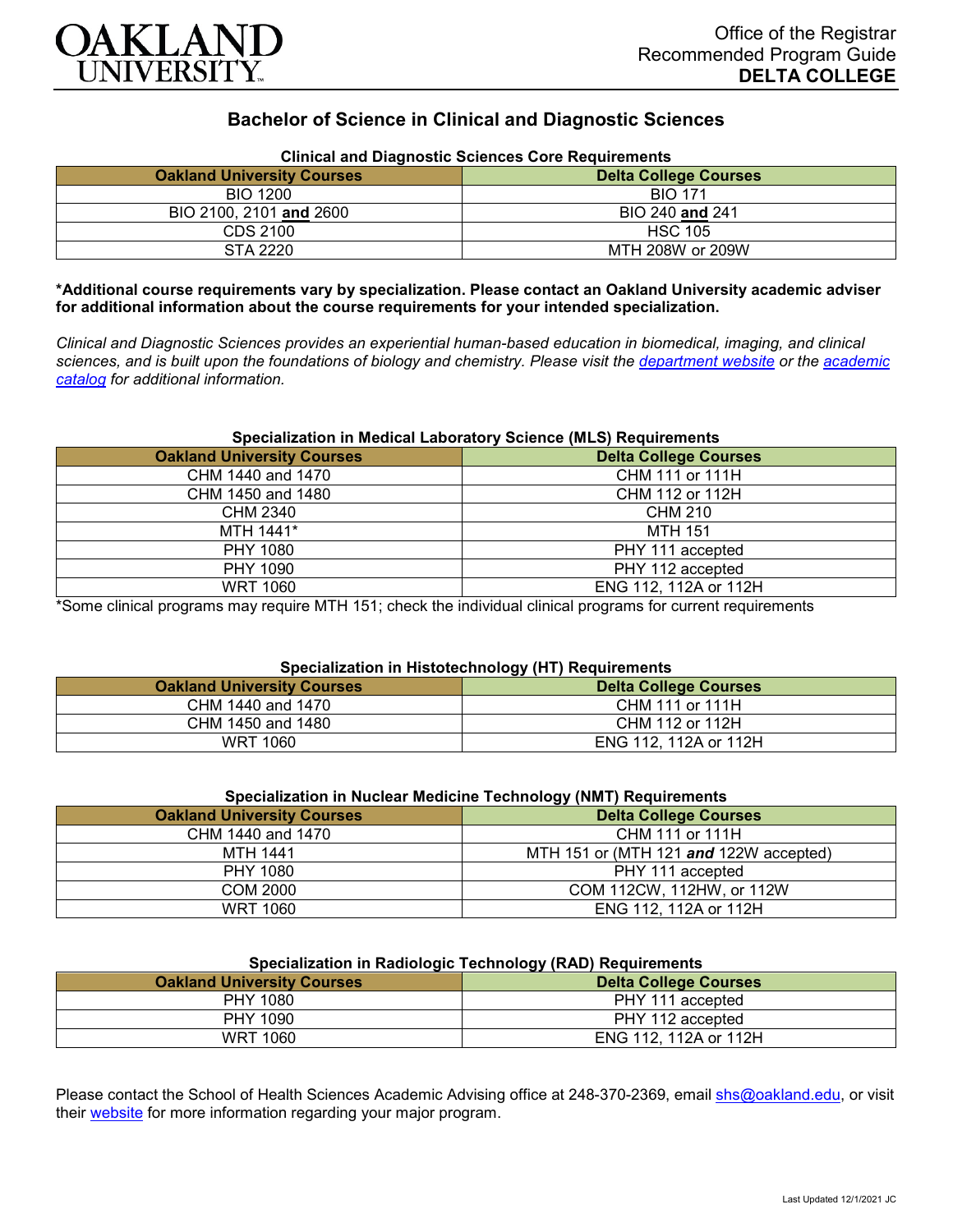

# **Bachelor of Science in Clinical and Diagnostic Sciences**

| <b>Clinical and Diagnostic Sciences Core Requirements</b>         |                  |  |  |
|-------------------------------------------------------------------|------------------|--|--|
| <b>Oakland University Courses</b><br><b>Delta College Courses</b> |                  |  |  |
| <b>BIO 1200</b>                                                   | <b>BIO 171</b>   |  |  |
| BIO 2100, 2101 and 2600                                           | BIO 240 and 241  |  |  |
| CDS 2100                                                          | <b>HSC 105</b>   |  |  |
| STA 2220                                                          | MTH 208W or 209W |  |  |

**\*Additional course requirements vary by specialization. Please contact an Oakland University academic adviser for additional information about the course requirements for your intended specialization.**

*Clinical and Diagnostic Sciences provides an experiential human-based education in biomedical, imaging, and clinical sciences, and is built upon the foundations of biology and chemistry. Please visit the [department website](https://www.oakland.edu/shs/clinical-and-diagnostic-sciences/) or the [academic](http://catalog.oakland.edu/preview_program.php?catoid=53&poid=8663)  [catalog](http://catalog.oakland.edu/preview_program.php?catoid=53&poid=8663) for additional information.*

#### **Specialization in Pre-Clinical Professions (Medicine, Dentistry, Optometry, Veterinary Medicine) Requirements**

| <b>Oakland University Courses</b>               | <b>Delta College Courses</b>                                                          |  |  |
|-------------------------------------------------|---------------------------------------------------------------------------------------|--|--|
| CHM 1440 and 1470                               | CHM 111 or 111H                                                                       |  |  |
| CHM 1450 and 1480                               | CHM 112 or 112H                                                                       |  |  |
| <b>CHM 2340</b>                                 | <b>CHM 210</b>                                                                        |  |  |
| CHM 2350                                        | <b>CHM 220</b>                                                                        |  |  |
| CHM 2370                                        | CHM 210LW and 220LW                                                                   |  |  |
| PHY 1010 and 1100                               | <b>PHY 111</b>                                                                        |  |  |
| PHY 1020 and 1110                               | <b>PHY 112</b>                                                                        |  |  |
| <b>WRT 1060</b>                                 | ENG 112, 112A or 112H                                                                 |  |  |
| Elective Credits (more options available at OU) | (ENG 111, 111A, 111B, 111C, or 111H); LWT 210;<br>LWT 251; MTH 151; MTH 161; PSY 227W |  |  |

# **Specialization in Pre-Pharmacy Requirements**

| <b>Oakland University Courses</b> | <b>Delta College Courses</b> |
|-----------------------------------|------------------------------|
| CHM 1440 and 1470                 | CHM 111 or 111H              |
| CHM 1450 and 1480                 | CHM 112 or 112H              |
| <b>CHM 2340</b>                   | CHM 210                      |
| CHM 2350                          | <b>CHM 220</b>               |
| CHM 2370                          | CHM 210LW and 220LW          |
| MTH 1554                          | <b>MTH 161</b>               |
| PHY 1010 and 1100                 | <b>PHY 111</b>               |
| <b>WRT 1060</b>                   | ENG 112, 112A or 112H        |

|  |  |  |  |  |  | <b>Specialization in Pre-Physician Assistant Requirements</b> |
|--|--|--|--|--|--|---------------------------------------------------------------|
|--|--|--|--|--|--|---------------------------------------------------------------|

| <b>Oakland University Courses</b> | <b>Delta College Courses</b>               |
|-----------------------------------|--------------------------------------------|
| <b>BIO 1201</b>                   | Satisfied by completing (BIO 171 and 172W) |
| CHM 1440 and 1470                 | CHM 111 or 111H                            |
| CHM 1450 and 1480                 | CHM 112 or 112H                            |
| <b>CHM 2340</b>                   | <b>CHM 210</b>                             |
| NTR 2500                          | <b>LWT 210</b>                             |
| PHY 1010 and 1100                 | <b>PHY 111</b>                             |
| <b>PSY 1000</b>                   | PSY 211CW, 211HW, or 211W                  |
| <b>PSY 2250</b>                   | <b>PSY 227W</b>                            |
| <b>WRT 1060</b>                   | ENG 112, 112A or 112H                      |

Please contact the School of Health Sciences Academic Advising office at 248-370-2369, email [shs@oakland.edu,](mailto:shs@oakland.edu) or visit their [website](http://www.oakland.edu/shs/advising) for more information regarding your major program.